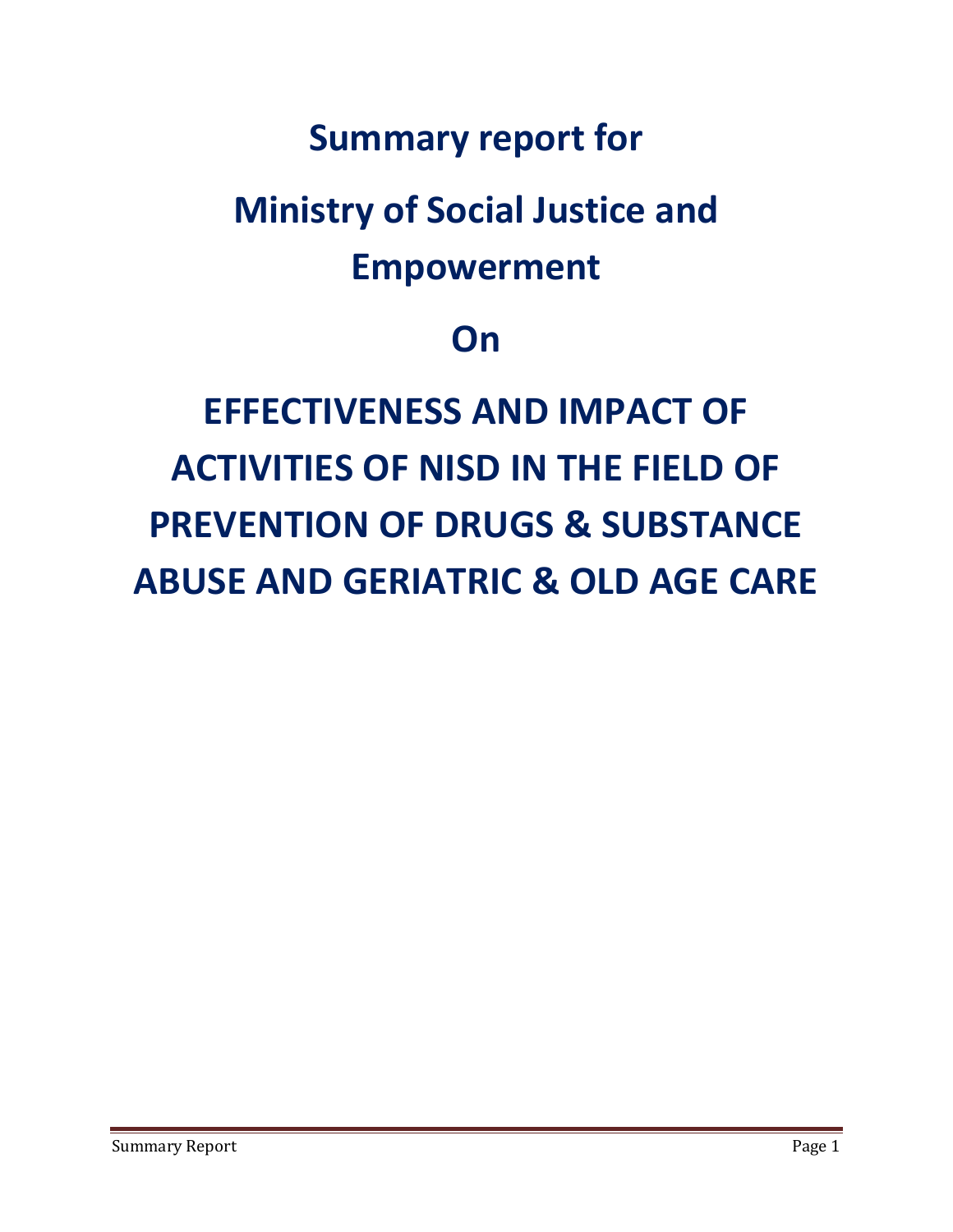| 1. |           |                                                                                                |  |
|----|-----------|------------------------------------------------------------------------------------------------|--|
| 2. |           |                                                                                                |  |
|    |           |                                                                                                |  |
|    | 1.        |                                                                                                |  |
|    | 2.        |                                                                                                |  |
|    |           |                                                                                                |  |
|    | А.        |                                                                                                |  |
|    | <b>B.</b> |                                                                                                |  |
|    |           |                                                                                                |  |
|    | 1.        | Comments and Feedback on Geriatric and Old Age Care Training provided  6                       |  |
|    | 2.        | Comments and Feedback on Geriatric and Old Age Care Training provided  8                       |  |
|    |           |                                                                                                |  |
| 1. |           |                                                                                                |  |
|    |           |                                                                                                |  |
|    |           | 1.B. Evaluation of Geriatric and old age care Trainings beneficiaries of RRTC 10               |  |
|    |           |                                                                                                |  |
|    |           | 2.A. Evaluation of Prevention of Drug and substance abuse trainings by RRTC 11                 |  |
|    |           | 2.B. Evaluation of Prevention of Drug and substance abuse Trainings beneficiaries at RRTC  12  |  |
| 3. |           |                                                                                                |  |
|    |           |                                                                                                |  |
|    |           | 3. B. Prevention of Drug and substance abuse Trainings by NISD at other locations and its      |  |
|    |           |                                                                                                |  |
|    |           |                                                                                                |  |
|    |           |                                                                                                |  |
|    |           | 1.1 Identification of new programmes could be introduced in both program 13                    |  |
|    |           | 1.2 Assessment of standard of NISD courses and their conforming to international standards  15 |  |
|    |           |                                                                                                |  |
|    |           |                                                                                                |  |
|    |           | 1.5 Need for affiliation with government skill development agencies / institutions  16         |  |
| 2. |           |                                                                                                |  |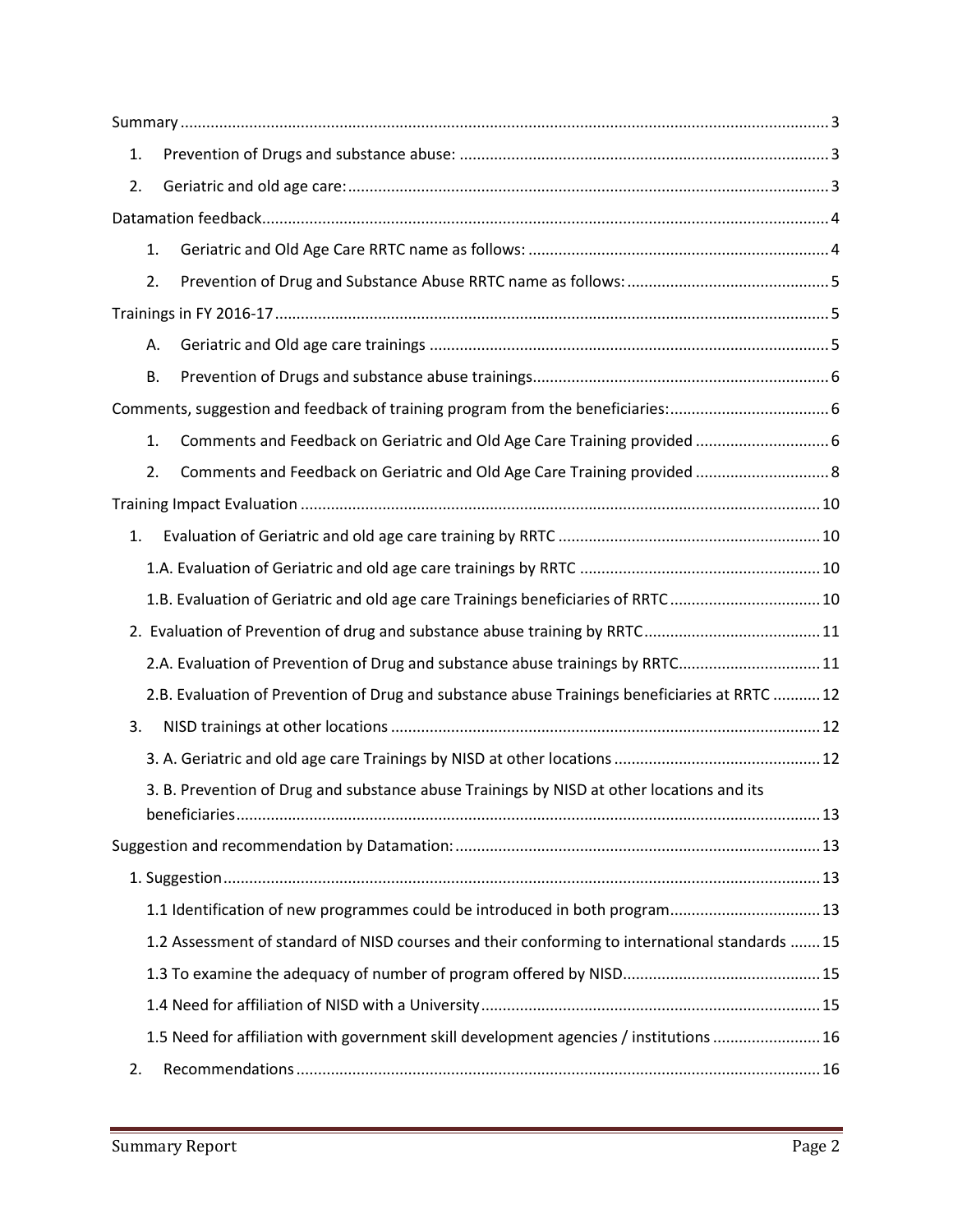# **Summary**

<span id="page-2-0"></span>The Datamation Consultant Private Limited conducted assessment of NISD and RRTC for Ministry of Social Justice, Government of India on following two projects:

- 1. Prevention of drug and substance abuse
- <span id="page-2-1"></span>2. Geriatric and old age care

# **1. Prevention of Drugs and substance abuse:**

The controversial film 'Udta Punjab' touched upon a grim reality of the drug menace in India – the widespread use of drugs by youths, teenagers and children's. Drug addiction, as the film depicted, is certainly not confined to any particular section of society but it is assumed that the most vulnerable and marginalized groups, would be at a considerably higher risk. The condition of drug addicted is compounded by an exploitative socio-economic structure within and outside the family, lack of access to education and healthcare, rapid urbanization, rural to urban migration, rapid population growth, and extreme poverty. These drug addicted work as hawkers, prostitutes, shoe shine boys and helps in shops, restaurants and dhabas and in factories. Many scavenge for food, beg and take to petty crimes. They are exposed to high health hazards, unhygienic conditions of living and harassment by the police (in some cases) or society. Drug abuse has serious consequences in terms of health, crime rates and economic and social development of the country. Many countries, including India, have taken steps to address the widespread problem with varying degrees of success.

For the purpose of prevention of drug and substance abuse and demand reduction, the Ministry of Social Justice & Empowerment has been implementing the Scheme of Prevention of Alcoholism and Substance (Drug) Abuse since 1985. The Scheme was revised thrice in 1994, 1999, 2008 and 2015, at present provides financial support to NGOs and employers mainly for Awareness and Preventive Education, Drug Awareness and Counseling Centers, Integrated Rehabilitation Centers for Addicts (IRCAs), Workplace Prevention Program (WPP), De-addiction Camps, NGO forum for Drug Abuse Prevention, Innovative Interventions to strengthen community based rehabilitation, Technical Exchange and Manpower development programme, Surveys, Studies, Evaluation and Research on the subjects covered under the scheme.

# <span id="page-2-2"></span>**2. Geriatric and old age care:**

Old age had never been a problem for India where a value- based joint family system is supposed to prevail. Indian culture is automatically respectful and supportive of elders. Ageing as a natural phenomenon has all along engaged the attention of the civilized world. Provision for the aged in the society has become one of the constitutive themes of our modern welfare state. The problems of the aged vary from society to society and have many dimensions in our country. However, the disintegration of the joint family system and the impact of economic change have brought into sharp focus the peculiar problems which the old people now face in our country. And in the traditional sense, the duty and obligation of the younger generation towards the older generation is being eroded. The older generation is caught between the decline in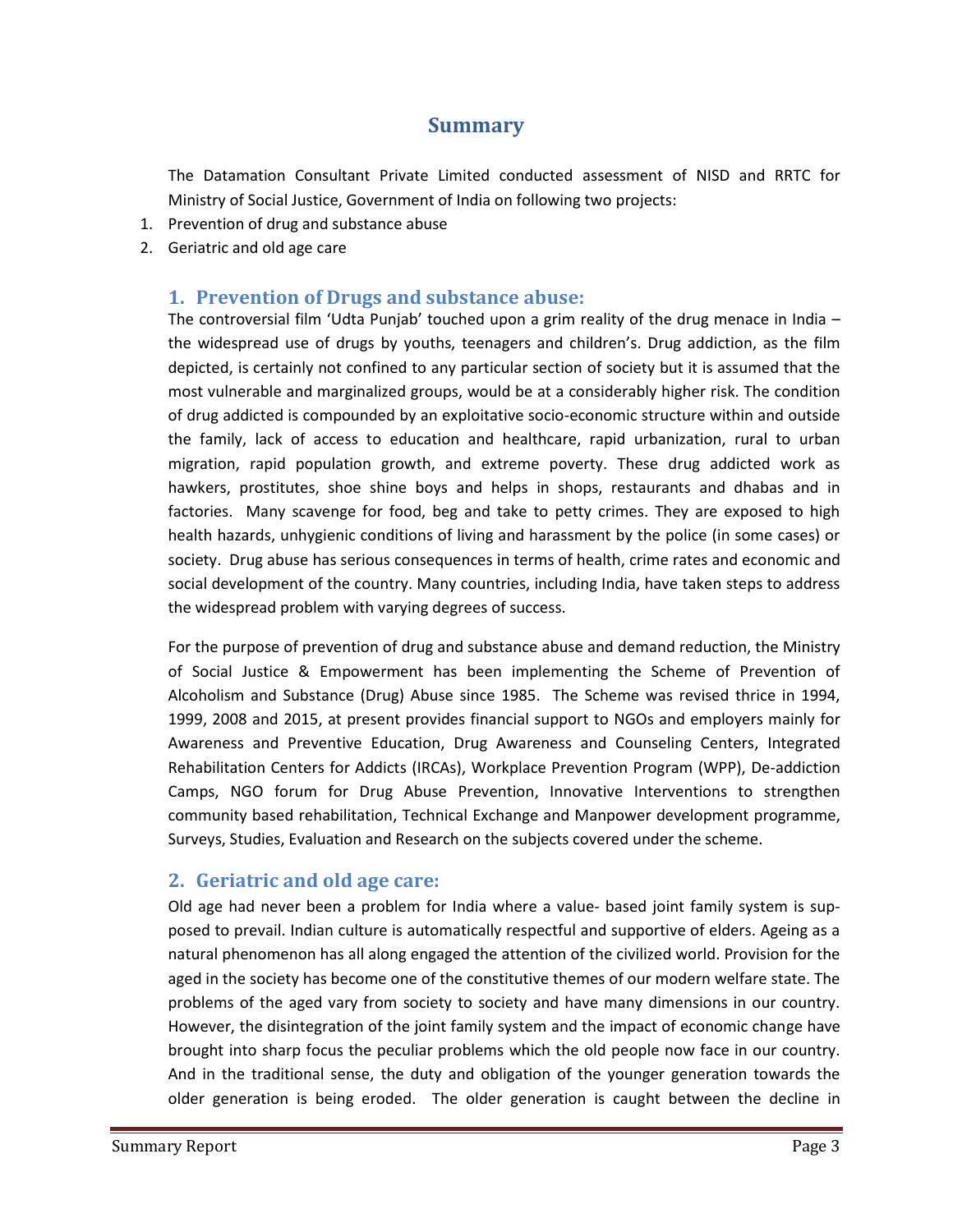traditional values on one hand and the absence of an adequate social security system on the other hand thus, finding it difficult to adjust in the family.

Ultimately, it could be concluded that the general feelings of the elderly women living in the families had better position than that of the elderly women of the institution. Better social relations were maintained by the family dwellers because they had regular interaction, expressions of feelings and support from the family. The existing condition of the elderly women living in the institution was that they felt lonelier, depressive and had a lower level of satisfaction withlife. In this context, the need for preserving ourtradition of a joint family and the mutual cooperation and understanding between the youngerand the older generations could be more pressing .The situation calls for concerted efforts of the government, nongovernmental organizations, religious institutions and individuals notonly to understand but also to solve or at least mitigate the whole gamut of problems resulting from a graying society so that the aged peoplecan lead a dignified and meaningful life.

For the purpose of Geriatric and old age care, the Ministry of Social Justice & Empowerment has been implementing the Scheme of Old age care. The Scheme provides financial support to NGOs and its employers mainly for:

- o Awareness and Preventive Education
- o Old age care
- o NGO forum for Old age care
- o Innovative Interventions to strengthen community based rehabilitation
- o Technical Exchange and Manpower development programme
- o Surveys, Studies, Evaluation and Research on the subjects covered under the scheme.
- o Designate an NGO of repute with adequate experience and consistently good track record as RRTC for each State following the procedure prescribed by it. RRTCs so designated shall essentially be responsible for devolution of the mandate of old age program at the State level. RRTCs should carry out inspections and monitoring. RRTC will give feedback to Ministry if NGOs continue to perform poorly (in spite of repeated warnings) and are involved in malpractices.

# <span id="page-3-0"></span>**Datamation feedback**

The Datamation study on both the topics and done evaluation of the programmes conducted by NISD at NISD, New Delhi and at 20 RRTCs which runs for the different programmes as below:

#### <span id="page-3-1"></span>**1. Geriatric and Old Age CareRRTC name as follows:**

- Anugrah
- Calcutta Metropolitan Institute of Gerontology (CMIG)
- Centre for the Study of Social Change
- Heritage Foundation
- Integrated Research Development Education Organization (IRDEO)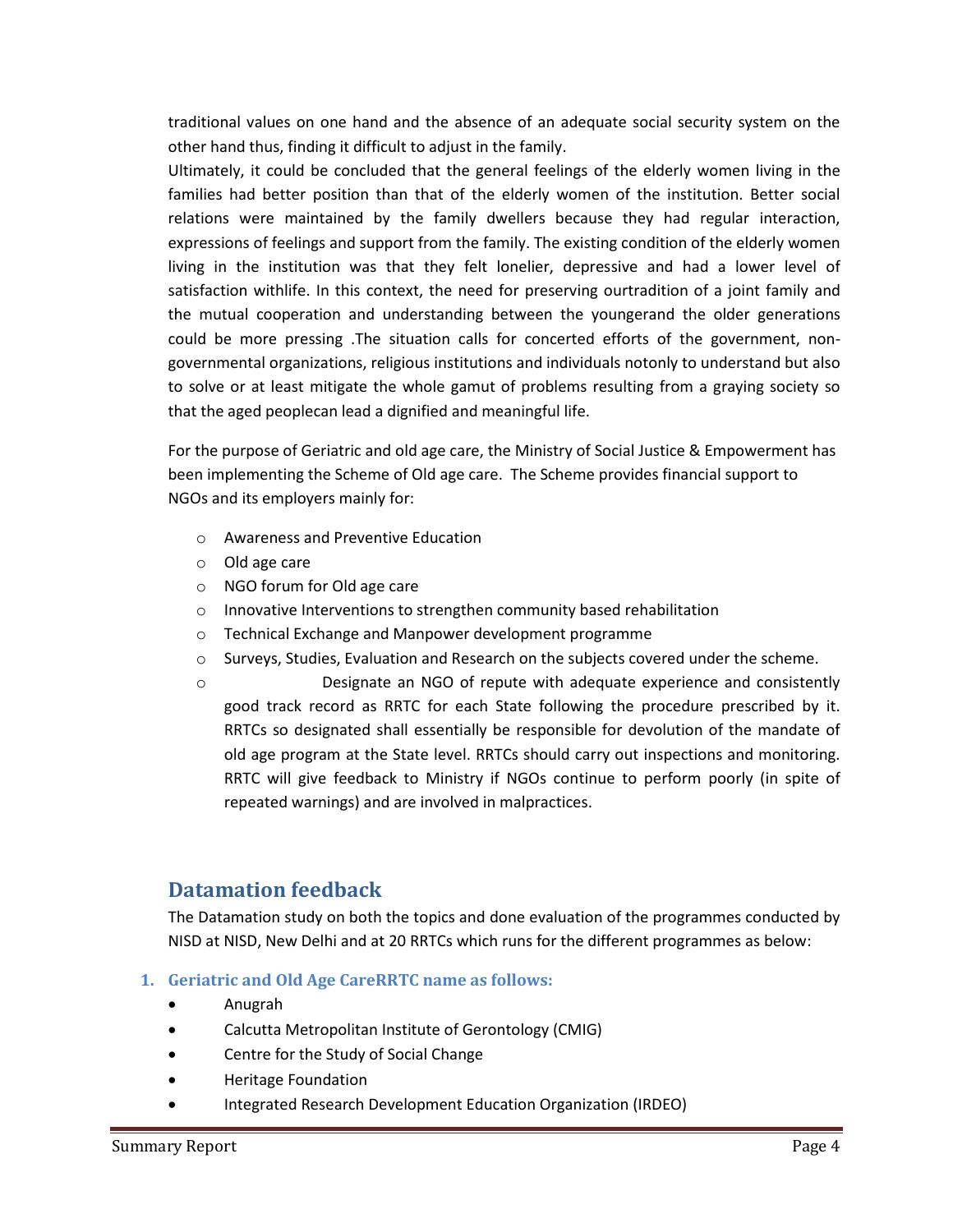- Jana Seva Foundation
- National Resources Centre for Women Development
- Nightingales Medical Trust (NMT)
- <span id="page-4-0"></span>**2. Prevention of Drug and Substance Abuse RRTC name as follows:**
	- TT Ranganathan Clinical Research Foundation
	- **Society For Promotion of Youth & Masses**
	- Kripa Foundation
	- Calcutta Samaritans
	- Galaxy Club
	- MuktanganMitra
	- Mizoram Social Defence & Rehabilitation Board
	- Changanachery Social Service Society Kerala
	- Gunjan Organisation for Community Development
	- Patron Opium De-Addiction Treatment Training and Research Trust
	- Association for Voluntary Action (AVA)
	- Sri Shakti Association

# <span id="page-4-1"></span>**Trainings in FY 2016-17**

The trainings plan for both the program for FY 2016-17 details are as follows:

#### <span id="page-4-2"></span>**A. Geriatric and Old age care trainings**

Training Calendar of the NISD and other partnering agencies in the year 2016-2017 for Geriatric and Old Age Care: In the year 2016-2017, NISD conducted following programmes in the partnership with the RRTCs as follows:

| <b>Collaborating Agency</b>                                       | No of<br>Programme | No. of<br><b>Beneficiaries</b> | <b>Fund Released</b> |
|-------------------------------------------------------------------|--------------------|--------------------------------|----------------------|
| Anugraha, Delhi                                                   | 10                 | 820                            | 1559892.00           |
| Calcutta Metropolitan Institute of Gerontology (CMIG)             | 11                 | 380                            | 1300070.00           |
| Centre for the Study of Social Change                             | 7                  | 260                            | 317360.00            |
| <b>Heritage Foundation</b>                                        | 11                 | 342                            | 1030390.00           |
| Integrated Research Development Education Organization<br>(IRDEO) | 11                 | 380                            | 1283900.00           |
| Jana Seva Foundation                                              | 9                  | 308                            | 678942.00            |
| National Resources Centre for Women Development                   |                    |                                |                      |
| Nightingales Medical Trust (NMT)                                  | 8                  | 320                            | 670330.00            |
| <b>Others</b>                                                     | 15                 | 1315                           | 5075974.00           |
| <b>Grand Total</b>                                                | 82                 | 4125                           | 1,19,18,858.00       |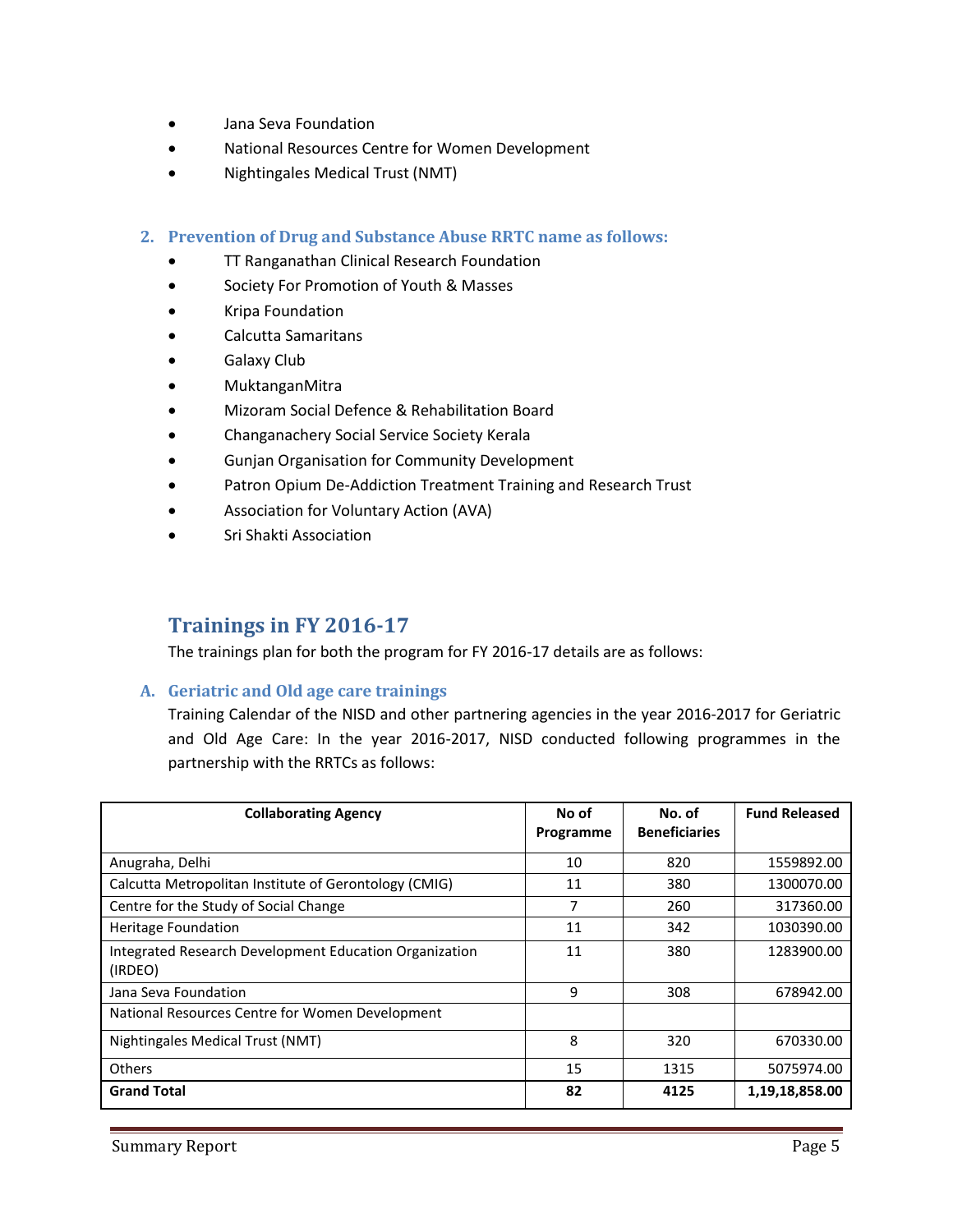Implementation of the Old Age and Geriatric Care Training Programmes in the year 2016-2017: 82 training programmes were sanctioned mandated to benefit 4125. NISD budget for the coverage of the 2016-17 training programmes was Rs. 1,19,18,858/- (Rs. One Crore Nineteen Lakh Eighteen Thousand Eight Hundred Fifty Eight only).

### <span id="page-5-0"></span>**B. Prevention of Drugs and substance abuse trainings**

The distribution summary of the Training Programmes conducted in the Prevention of Drug & Substance Abuse in 2016-17 is as follows:

| <b>Collaborating Agency</b>                                     | No of          | No. of               | <b>Fund Released</b> |
|-----------------------------------------------------------------|----------------|----------------------|----------------------|
|                                                                 | Programme      | <b>Beneficiaries</b> |                      |
| TT Ranganathan Clinical Research Foundation                     | 14             | 500                  | 762080.00            |
| Society For Promotion of Youth & Masses                         | 14             | 500                  | 762080.00            |
| Kripa Foundation                                                | 5              | 200                  | 74800.00             |
| Calcutta Samaritans                                             | 14             | 500                  | 732320.00            |
| Galaxy Club                                                     | 15             | 525                  | 732060.00            |
| MuktanganMitra                                                  | $\overline{2}$ | 50                   | 276640.00            |
| Mizoram Social Defence & Rehabilitation Board                   | 17             | 600                  | 903200.00            |
| Changanachery Social Service Society Kerala                     | 15             | 525                  | 864160.00            |
| Gunjan Organisation for Community Development                   | 15             | 525                  | 804060.00            |
| Patron Opium De-Addiction Treatment Training and Research Trust | 14             | 500                  | 707680.00            |
| Association for Voluntary Action (AVA)                          | 15             | 525                  | 804060.00            |
| Sri Shakti Association                                          | 15             | 525                  | 804060.00            |
| <b>Others</b>                                                   | 112            | 11559                | 5042243.00           |
| <b>Grand Total</b>                                              | 267            | 17059                | 1,32,69,443.00       |

Implementation of the Drug and Substance Abuse Training Programmes in the year 2016-2017: 267 training programmes were conducted to benefit 17059. NISD budget for the coverage of the 2016-17 training programmes was Rs. 1,32,69,443/-(Rs. One Crore Thirty Two Lakh Sixteen Nine Thousand Four Hundred Forty Three only).

# <span id="page-5-1"></span>**Comments, suggestion and feedback of training program from the beneficiaries:**

#### <span id="page-5-2"></span>**1. Comments and Feedback on Geriatric and Old Age Care Training provided**

- The popular courses are three months course for bedside assistance for geriatric care (54.9%), followed by five day training programme on geriatric care (31.1%) and even six months certificate course on geriatric care (11%) also appear to be a popular programme.
- Most participants of the Geriatric Care programmes are distributed across rural and urban areas with the semi-urban areas origin being on the higher side.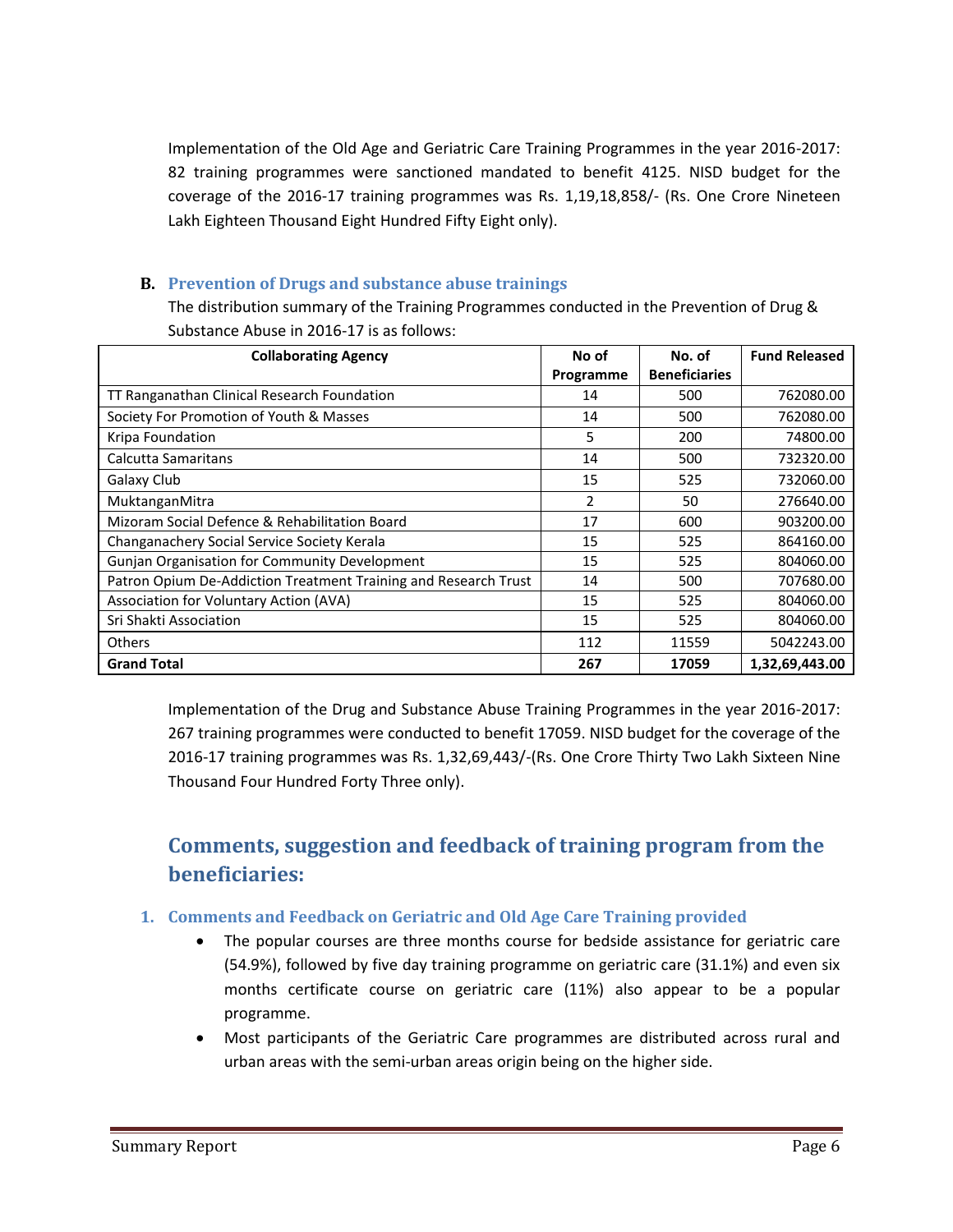- Predominantly Women Participants were 65.7% and the engagement of the male participants appears on the lower side i.e. 34.3%.
- It is heartening to see a large concentration of the participants from the OBC, ST and SC backgrounds; however the General category accounts for 56.2% participants.
- The Education Profile of the Participants reveals higher concentration at the Graduate and less for e.g. Plus 12 accounting (26.2%),  $10^{th}$  or less (6.9%) establishing a career prospect for both lesser educated. PG and above are around 15% also establishing attraction of the NISD training programmes for the specialized programmes.
- The occupational profile of the participants is predominantly Private sector health care (34%) and also a large concentration of students (19.7%) and also a specialized Govt. & NGO Jobs working in the specialized Geriatric and Old Age Care (7.3%).
- Majority participants stated they are from the Joint Family Background.
- While most participants are from the APL category, the BPL and other economic category is also a very large proportion of the participants (45%).
- The income backgrounds of the trainee participants are from the lower economic strata of the society. Largest chunk of the participants are from the income range (62%) of Rs. 1-2 lakh and less.
- The age group of the participants is predominantly less than 40 years of age viz. 30-40 years (10.3%) 20-30 years (59.2%), Less than 20 (12.9%). Higher age bracket engagement is limited.
- Most participants attend 3 months programme (93.6%), followed by 1 month training programme (4.7%) and other categories participation is less.
- All participants have not paid for the course in the training programme.
- The Informal sources of Information are by Friends or Family (36.9%) followed by the Institutional sources be they RRTC and NGOs account for 19.7% sources of awareness of the Old Age and Geriatric Care.
- Mostly all the participants registered online for the Geriatric and old age care training programmes. (Please note that online means via email, or sending information through mobile)
- Highest number of participants affirmed to increase the programme duration (36.9%), improvement in the quality and Programme content related responses accounted for (19.7%) responses, Placement related responses were also 18.9% and the training infrastructure related improvements sought (16.3%).
- Full time residential Programme accounts for the largest share of the training participants (79.8%) and non-residential programmes accounted for (20.2%).
- A large number of participants of the Old Age & Geriatric Care training programme (29.2%) whilst 67% rated the training programmes as Good; whilst 3.9% rated the training programme as fair. There were no responses for the training programme rated poor.
- A large number of participants confirmed that the training programme was interactive and encouraged participation (71.7%); while an equally large percentage of the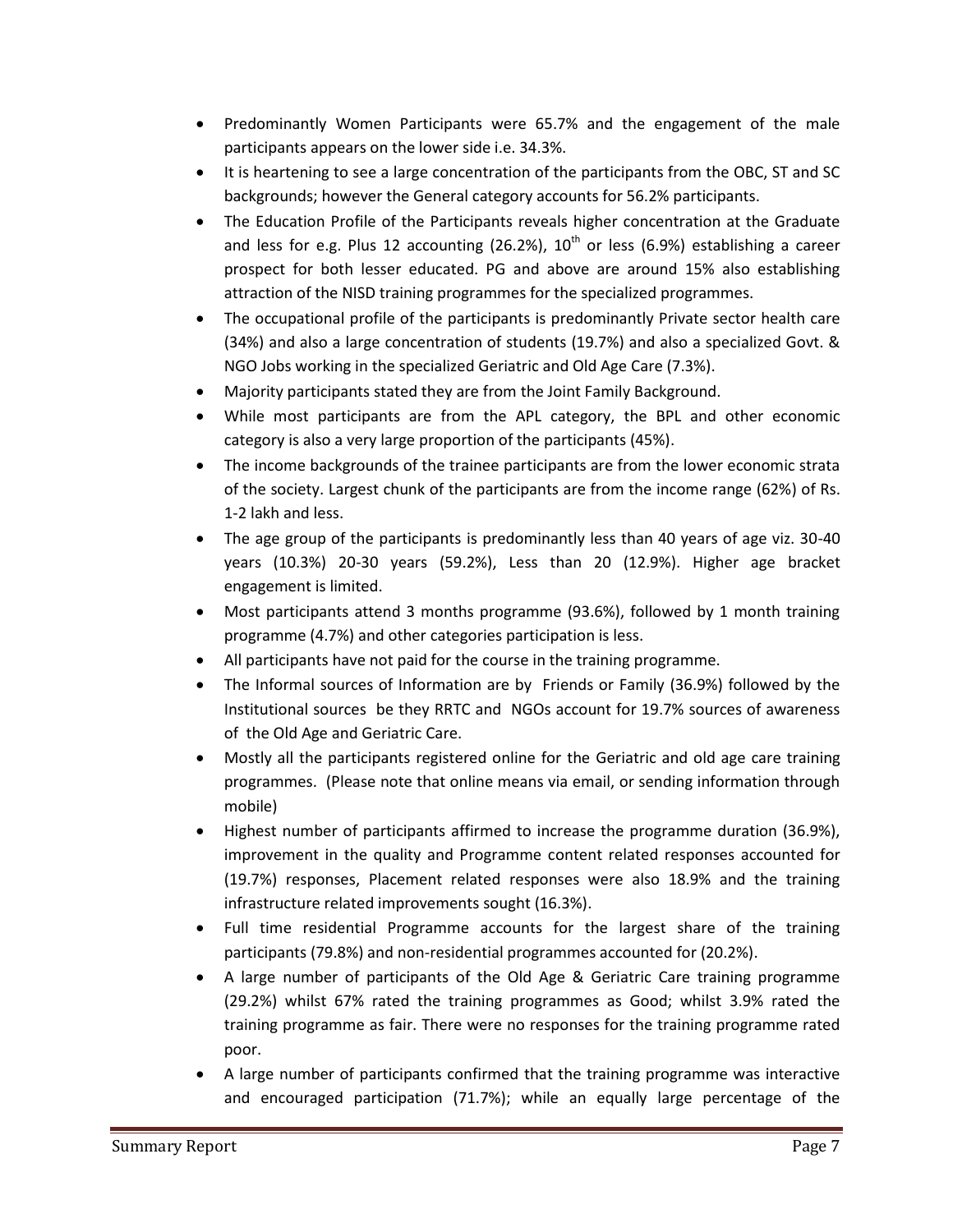participants felt the programme was both theoretical as well as interactive (17.2%). Only a small group of participants felt the training programme was theoretical (10.7%).

- The NISD Old Age & Geriatric Care training programmes related training programmes appear to have benefitted the participants by enhancing skills & knowledge (77.3%), enhanced social consciousness (12.9%) and also improved employability (9.9%).
- An overwhelming share of participants (99%) confirms they shall recommend the course to others**.**
- In the Old Age & Geriatric Care 52.8% participants confirmed the Training Organizers keeping in contact with them after training programme; however still lot of improvement in this regard needs to get implemented as 47.2% participants confirmed the organizers do not remain in contact with them.
- Only 18.5% participants appeared to be confirming placement assistance, and 81.5% not getting any placement assistance.
- Social empathy accounts for 29.6% response for attending the course. However for 65.2% participants the training programme is seen as improving the career prospects (35.7%) and specialization in the field (2.1%) are few other reasons for the training participants for joining the programme.

# <span id="page-7-0"></span>**2. Comments and Feedback on Geriatric and Old Age Care Training provided**

- The popular courses are three days orientation course for the nurses and for the ward boys (20.2%), One Month Course On Drug De-addiction Counseling for NGOs/IRCAs functionaries or minimum graduates in Social Sciences such as Social Work, Psychology &Sociology (13.7%), followed by 5 Days Orientation Course on Drug Abuse Prevention (Unit-II) skill Development on Counseling Issues & Process for functionaries (11.5%) . One day Awareness Programme on Drug Abuse Prevention for Students (8.2%) also appears to be a popular programme.
- Most participants of the Drug & Substance Abuse Prevention training programmes are from urban areas (56.4%).
- Predominantly Male Participants (53.7%), however the women participants are in equal force in many of the Programmes.
- It is heartening to see the largest concentration of the participants from the OBC, ST and SC backgrounds and also from MBC (4.5%) Minorities (6.7%).
- The Education Profile of the Participants reveals higher concentration at the Graduate and less establishing a career prospect for both lesser educated. PG and above are around 42% also establishing attraction of the NISD training programmes for the social sector and development professionals.
- The occupational profile of the participants is currently distributed across Govt. Jobs working in the specialized Drug & Substance Abuse specially. Students from the schools and colleges also constitute a healthy mix from the participants attending NISD training programmes.
- There is an almost equal proportion of the joint and nuclear families background.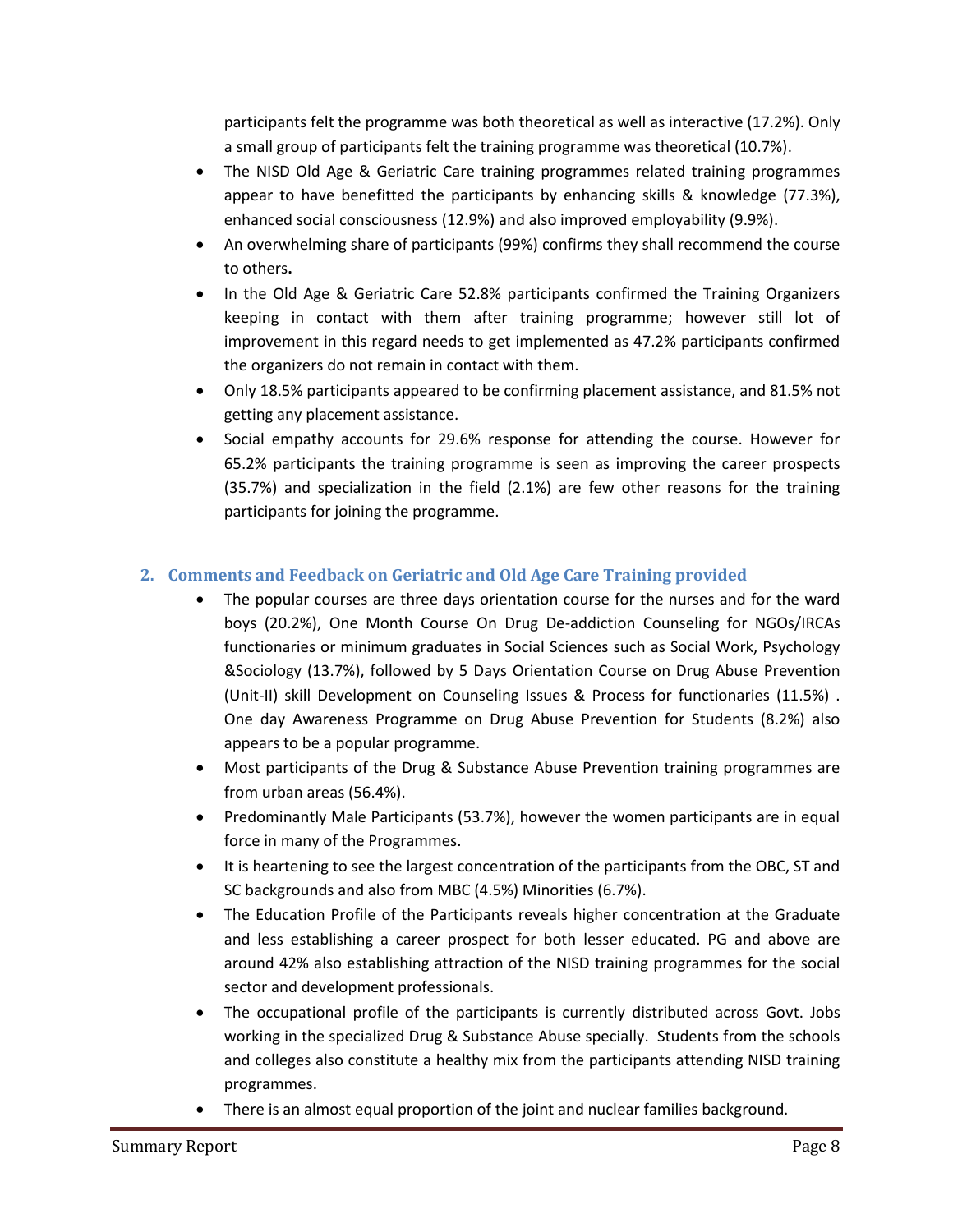- While most participants are from the APL category, the BPL category is also a very large proportion of the participants (32.4%).
- The income backgrounds of the trainee participants are from the lower economic strata of the society. Largest chunk of the participants is in the range of Rs. 1-2 lakh and less.
- The age group of the participants is predominantly less than 40 years of age viz. 30-40 years (29.5%) 20-30 years (34.1%), less than 20 (19.1%).
- Most participants are for the 5 days programme (45.3%), followed by 3 days (21.6%) and lastly 1 day (19%). Interestingly the number of participants in the one month long programme is also significant (11%).
- The Institutional sources of awareness for training programmes are RRTC (20.8%) and their own NGOs as well as others (29.2%) are the predominant sources of information of the Drug and Substance Prevention Programmes.
- Highest number of participants affirmed to increase the programme duration (34%), improvement in the quality and Programme content related responses accounted for (24%) responses, Placement related responses were also 11.8% and the training infrastructure related improvements sought (10.6%).
- Full time residential Programme accounts for the largest share of the training participants (60%) and non-residential programmes accounted for (28.8%).
- A large number of participants confirmed that the training programme was interactive and encouraged participation (61.7%); while an equally large percentage of the participants felt the programme was both theoretical as well as interactive (31%). Only a small group of participants felt the training programme was theoretical (7%).
- A large number of participants of the Drug and Substance Abuse (53.3%) rated the training programmes as excellent; whilst 43.4% rated the training programme as fair. Only a very insignificant part of the training participants rated the programme poor.
- A large number of participants confirmed not getting any practical exposure in the training programme(39%) while 61% participants confirmed they got practical field exposure and orientation.
- The survey also made an attempt to analyze the reasons for dissatisfaction amongst the participants who felt the training programme was not satisfactory viz. Practical exposure not provided (19.6%) and also the Quality of the Instructor /Resource Person (8.1%).
- Social empathy accounts for the highest response for attending the course (42.4%), followed by the training programme being seen as improving the career prospects (35.7%) and Specialization in the field (15.8%) are few other reasons for the training participants for joining the programme.
- The NISD Drug & Substance use prevention related training programmes appear to have benefitted the participants by enhancing skills & knowledge (58%), enhanced social consciousness (25.2%) and also improved employability (11.7%).
- An overwhelming share of participants (96%) confirms they shall recommend the course to others**.**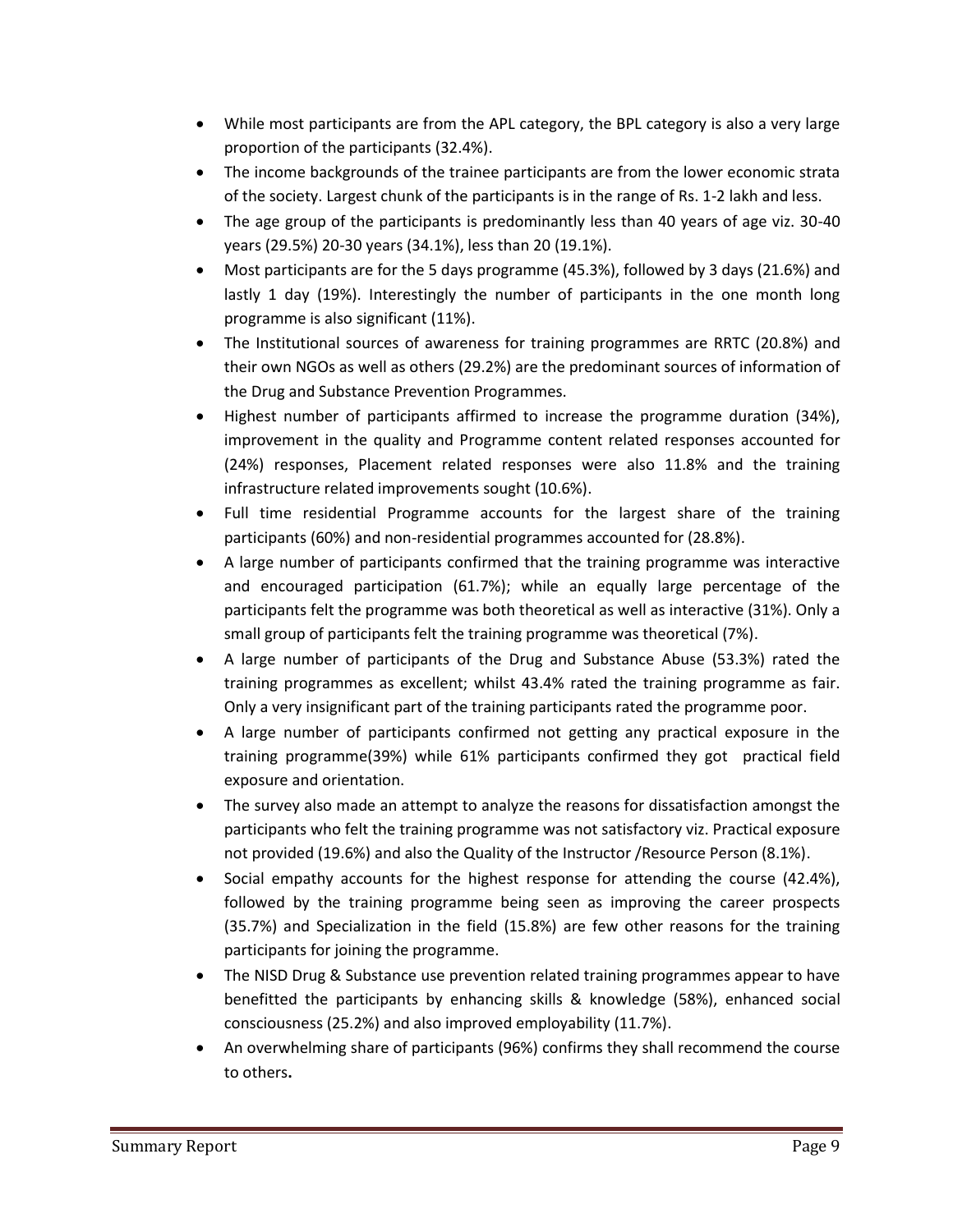- In the Prevention of Drug & Substance abuse programmes 54.2% participants confirmed the Training Organizers keeping in contact with them after training programme; however still lot of improvement in this regard needs to get implemented as 46% participants confirmed the organizers do not remain in contact with them.
- Unfortunately only 17% participants appeared to be confirming placement assistance, and 82.6% not getting any placement assistance.

# <span id="page-9-0"></span>**Training Impact Evaluation**

# <span id="page-9-2"></span><span id="page-9-1"></span>**1. Evaluation of Geriatric and old age care training by RRTC**

#### **1.A. Evaluation of Geriatric and old age care trainings by RRTC**

As per NISD schedule, RRTCs have to arrange minimum 67 trainings on Geriatric and old age care. The details of training organized as per requirement is as follows:

| <b>OLD AGE RRTC and NISD Training Details</b> | As per RRTC       | <b>As per NISD</b><br><b>Schedule</b> | <b>Difference</b> | <b>RRTC</b>      |
|-----------------------------------------------|-------------------|---------------------------------------|-------------------|------------------|
| <b>RRTC Name</b>                              | No. of<br>Program | No. of Program                        | No. of<br>Program | %<br>achievement |
| Anugraha Delhi                                | 10                | 10                                    | 0                 | 100%             |
| Center for Study of Social Change Mumbai      | 22                |                                       | 15                | 314%             |
| <b>CMIG Kolkata</b>                           | 10                | 11                                    | $-1$              | 91%              |
| <b>Heritage Foundation</b>                    | 13                | 11                                    | $\overline{2}$    | 118%             |
| IRDEO, Manipur                                | 10                | 11                                    | $-1$              | 91%              |
| Jan Seva Foundation Pune                      | 14                | 9                                     | 5                 | 156%             |
| NRCWD (IPOP) ODISHA                           | 0                 | 0                                     | $\Omega$          | 0%               |
| Nightingales Medical Trust (NMT) Bangalore    | 9                 | 8                                     | 1                 | 113%             |
| <b>Old Age TOTAL</b>                          | 88                | 67                                    | 21                | 131%             |

<span id="page-9-3"></span>**1.B. Evaluation of Geriatric and old age care Trainings beneficiaries of RRTC** As per the NISD, minimum number of beneficiaries for Geriatric and old age training beneficiaries would be 2810. In actual most of the RRTC achieved the target except Anugraha, Delhi and NRCWD, Odisha. The details are: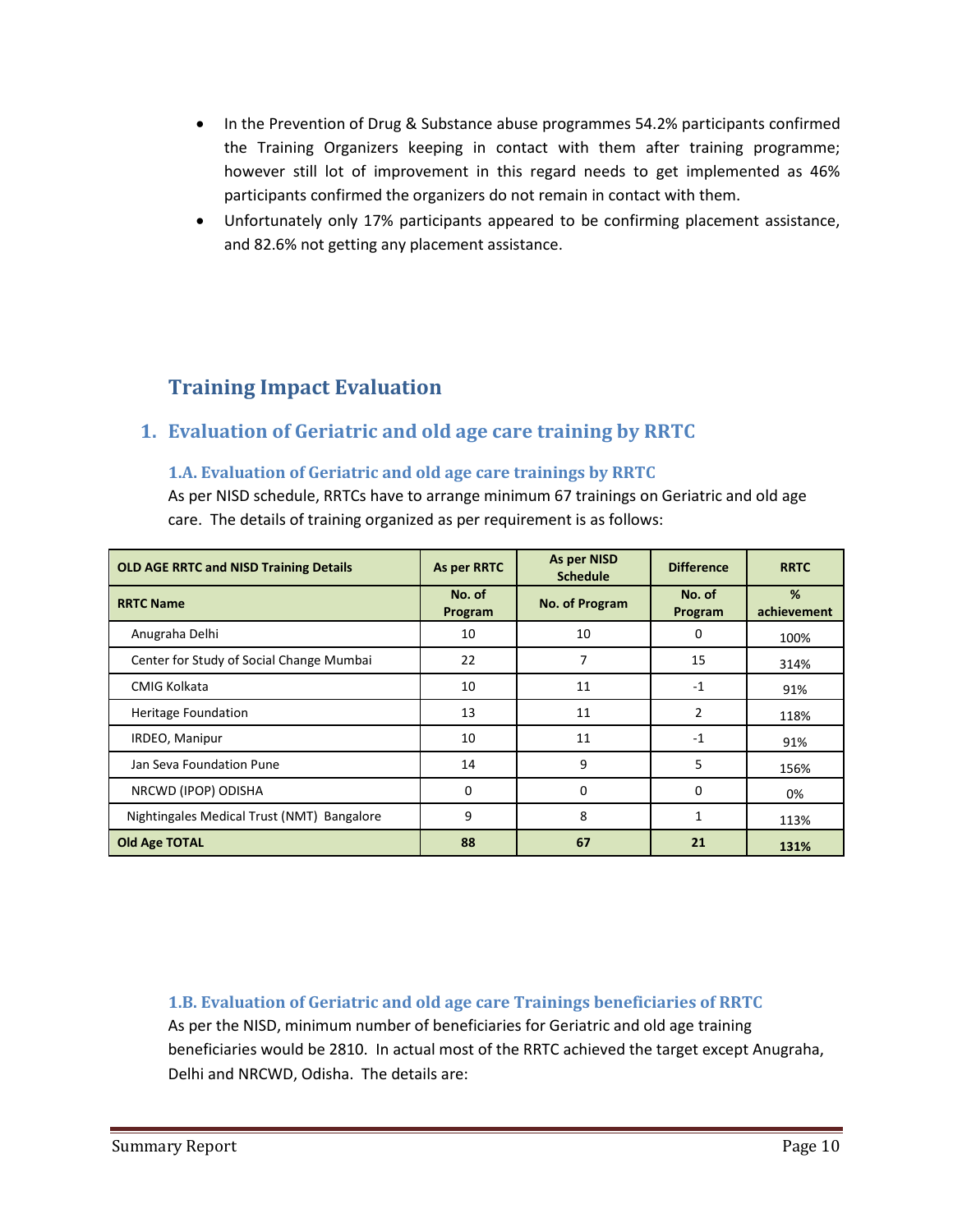| <b>OLD AGE RRTC and NISD Training Beneficiary</b><br><b>Details</b> | As per RRTC                       | As per NISD Schedule              | <b>Difference</b>              | <b>RRTC</b>             |
|---------------------------------------------------------------------|-----------------------------------|-----------------------------------|--------------------------------|-------------------------|
| <b>RRTC Name</b>                                                    | <b>Number of</b><br>beneficiaries | Number of<br><b>beneficiaries</b> | No. of<br><b>Beneficiaries</b> | %<br><b>Achievement</b> |
| Anugraha, Delhi                                                     | 349                               | 820                               | $-471$                         | 43%                     |
| Center for Study of Social Change Mumbai                            | 2207                              | 260                               | 1947                           | 849%                    |
| CMIG Kolkata                                                        | 385                               | 380                               | 5                              | 101%                    |
| Heritage Foundation, Hyderabad                                      | 781                               | 342                               | 439                            | 228%                    |
| IRDEO, Manipur                                                      | 530                               | 380                               | 150                            | 139%                    |
| JanSeva Foundation Pune                                             | 740                               | 308                               | 432                            | 240%                    |
| NRCWD (IPOP) ODISHA                                                 | 0                                 | 0                                 | 0                              | 0%                      |
| Nightingales Medical Trust (NMT) Bangalore                          | 485                               | 320                               | 165                            | 152%                    |
| Old Age TOTAL                                                       | 5477                              | 2810                              | 2667                           | 195%                    |

# <span id="page-10-0"></span>**2. Evaluation of Prevention of drug and substance abuse training by RRTC**

### <span id="page-10-1"></span>**2.A. Evaluation of Prevention of Drug and substance abusetrainings by RRTC**

As per NISD schedule, RRTCs have to arrange minimum 141 trainings on Prevention of drug and substance abuse. The details of training organized as per requirement is as follows:

| <b>Prevention of Drug &amp; Substance abuse Training program</b><br>at RRTC | As per RRTC       | <b>As per NISD</b> | <b>Difference</b> | <b>RRTC</b>             |
|-----------------------------------------------------------------------------|-------------------|--------------------|-------------------|-------------------------|
| <b>RRTC Name</b>                                                            | No. of<br>Program | No. of<br>Program  | No. of<br>Program | %<br><b>Achievement</b> |
| T TRanganathan Clinical Research Foundation, Chennai                        | 15                | 14                 | 1                 | 107%                    |
| Association of Voluntary Action, Odisha                                     | 14                | 15                 | $-1$              | 93%                     |
| Calcutta Samaritans, Kolkata                                                | 15                | 14                 | 1                 | 107%                    |
| Gunjan Organization, Himachal Pradesh                                       | 15                | 15                 | 0                 | 100%                    |
| <b>IPOP Odisha</b>                                                          | 2                 | $\Omega$           | 2                 | 0%                      |
| Kripa Foundation, Nagaland                                                  | 5                 | 5                  | 0                 | 100%                    |
| Mizoram Social defence & Rehabilation Board, Mizoram                        | 3                 | 17                 | $-14$             | 18%                     |
| MuktanganMitra, Pune                                                        | 30                | $\overline{2}$     | 28                | 1500%                   |
| Opium De addiction treatment, Jodhpur, Rajasthan                            | 3                 | 14                 | $-11$             | 21%                     |
| Changnacherry Social Service Society, Kerala                                | 16                | 16                 | $\mathbf{0}$      | 100%                    |
| Society for promotion of Youth & Masses, Delhi                              | 7                 | 14                 | $-7$              | 50%                     |
| Sri Shakti Associate Karnataka                                              | 22                | 15                 | 7                 | 147%                    |
| <b>Prevention of Drug and substance Abuse Total</b>                         | 147               | 141                | 6                 | 104%                    |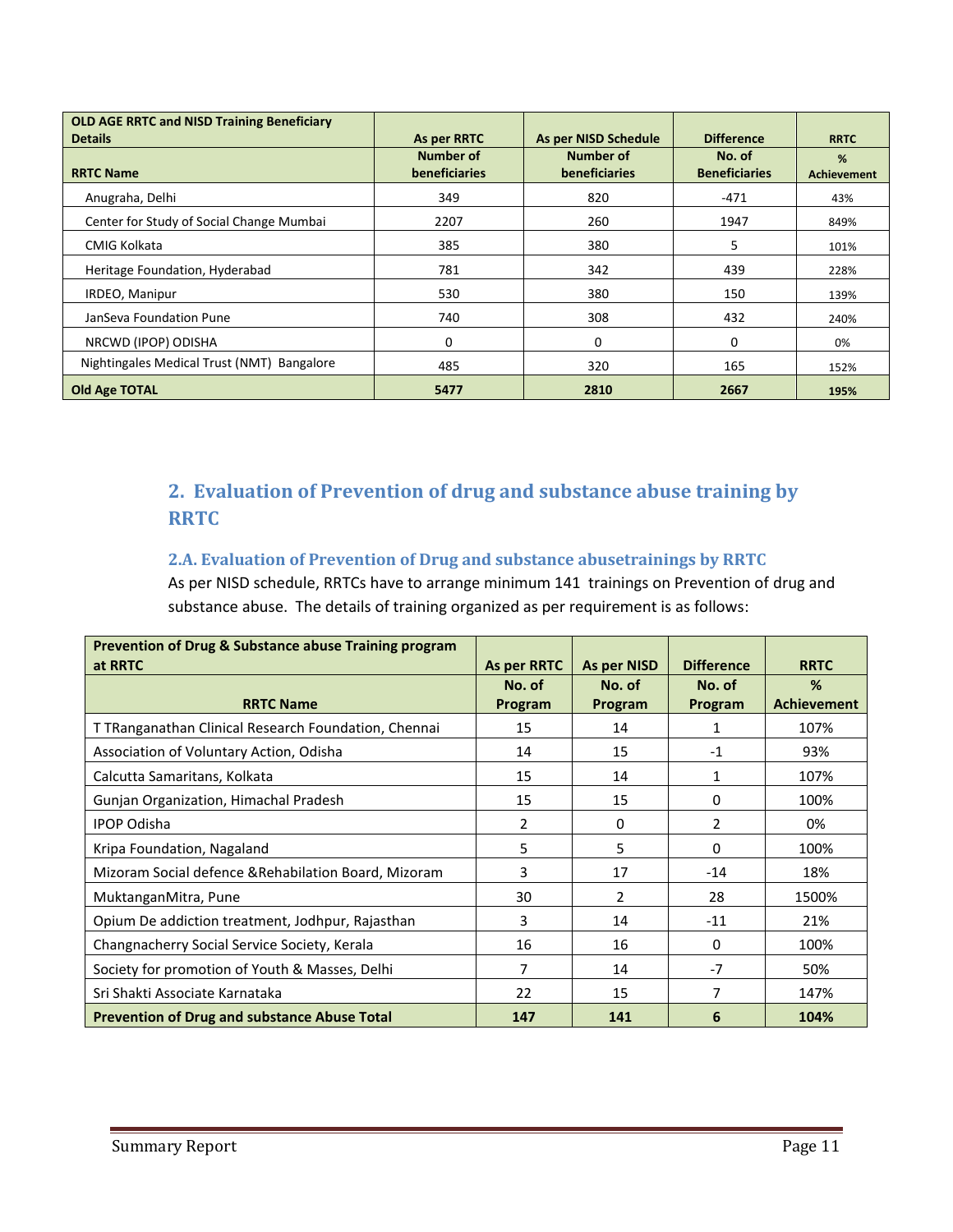# <span id="page-11-0"></span>**2.B. Evaluation of Prevention of Drug and substance abuse Trainings beneficiaries at RRTC**

As per NISD RRTC have to provide training to 4975 beneficiaries, in actual the number of beneficiaries were 8920. The details are:

| Drug abuse Training program at RRTC                  | As per RRTC                    | As per NISD                    | <b>Difference</b>              | <b>RRTC</b>             |
|------------------------------------------------------|--------------------------------|--------------------------------|--------------------------------|-------------------------|
| <b>RRTC Name</b>                                     | No. of<br><b>Beneficiaries</b> | No. of<br><b>Beneficiaries</b> | No. of<br><b>Beneficiaries</b> | %<br><b>Achievement</b> |
| T TRanganathan Clinical Research Foundation, Chennai | 891                            | 500                            | 391                            | 178%                    |
| Association of Voluntary Action, Odisha              | 488                            | 525                            | $-37$                          | 93%                     |
| Calcutta Samaritans, Kolkata                         | 812                            | 500                            | 312                            | 162%                    |
| Gunjan Organization, Himachal Pradesh                | 1032                           | 525                            | 507                            | 197%                    |
| <b>IPOP Odisha</b>                                   | 50                             | $\Omega$                       | 50                             | 0%                      |
| Kripa Foundation, Nagaland                           | 326                            | 200                            | 126                            | 163%                    |
| Mizoram Social defence & Rehabilation Board, Mizoram | 154                            | 600                            | -446                           | 26%                     |
| MuktanganMitra, Pune                                 | 1768                           | 50                             | 1718                           | 3536%                   |
| Opium De addiction treatment, Jodhpur, Rajasthan     | 28                             | 500                            | $-472$                         | 6%                      |
| Changnacherry Social Service Society, Kerala         | 1040                           | 550                            | 490                            | 189%                    |
| Society for promotion of Youth & Masses, Delhi       | 329                            | 500                            | $-171$                         | 66%                     |
| Sri Shakti Associate Karnataka                       | 2002                           | 525                            | 1477                           | 381%                    |
| <b>Prevention of Drug and substance Abuse Total</b>  | 8920                           | 4975                           | 3945                           | 179%                    |

# <span id="page-11-1"></span>**3. NISD trainings at other locations**

Apart from trainings at RRTC, NISD conducted trainings itself at various locations on Geriatric and old age care and Prevention of Drug and substance abuse. The details are:

# <span id="page-11-2"></span>**3. A. Geriatric and old age care Trainings by NISD at other locations**

The NISD conducted training on Geriatric and old age care at following locations apart from RRTC. Total training conducted on GOAC are 15 and beneficiaries were 1315. Details are:

| Others Program Conducted by NISD at                          | No. of<br>Program | <b>Number of</b><br><b>beneficiaries</b> |
|--------------------------------------------------------------|-------------------|------------------------------------------|
| Guild of Services at Delhi                                   | 4                 | 108                                      |
| AIWEFA, New Delhi                                            | 2                 | 411                                      |
| PSGR, Krishnammal College for Women Peelamedu,<br>Coimbatore | $\mathcal{P}$     | 53                                       |
| Tamil nadu Institute of Palliative, Cuddalore, Tamil<br>Nadu | $\mathcal{P}$     | 60                                       |
| Winage, Delhi                                                |                   | 30                                       |
| NISD organized Old Age Programmes itself                     | 4                 | 653                                      |
| <b>Grand total</b>                                           | 15                | 1315                                     |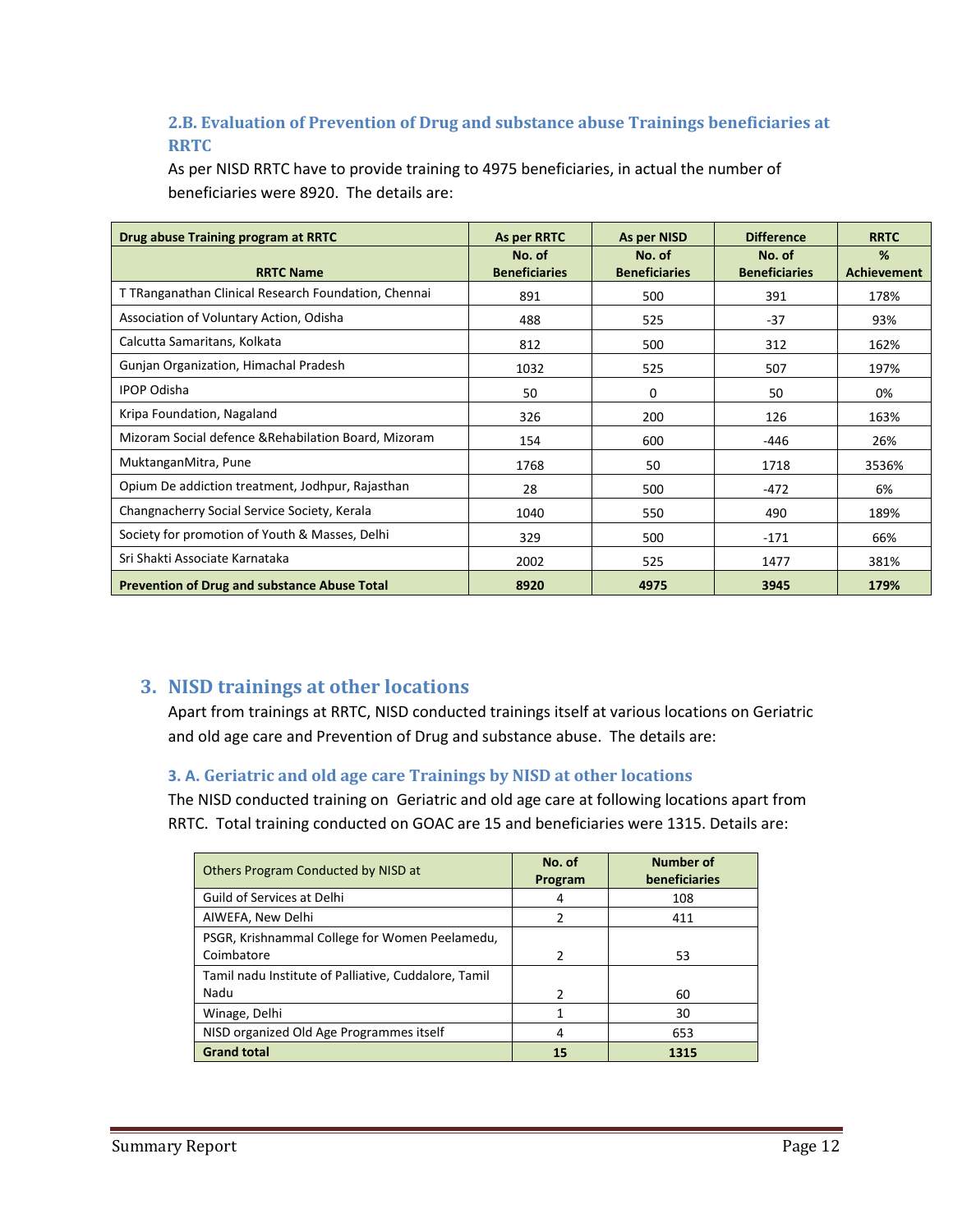# <span id="page-12-0"></span>**3. B. Prevention of Drug and substance abuse Trainings by NISD at other locations and its beneficiaries**

The NISD conducted 111 trainings at its own which benefits 11559 beneficiaries at different locations in India. The details are:

| <b>Others Program conducted by NISD at</b>    | No. of Program | <b>No. of Beneficiaries</b> |
|-----------------------------------------------|----------------|-----------------------------|
| Red Cross Society, Delhi                      | 18             | 2500                        |
| University of Kerala, Kerala                  | $\overline{2}$ | 124                         |
| University of Karnataka, Karnataka            | 8              | 772                         |
| University of Himachal Pradesh, HP            | $\overline{2}$ | 210                         |
| University of Jammu                           | 1              | 100                         |
| ICSSR, Shillong (Ministry of HRD)             | 1              | 200                         |
| University of Sikkim                          | $\overline{2}$ | 260                         |
| University of Kota, Rajasthan                 | $\mathbf{1}$   | 200                         |
| Don Bosco College, Panjim, Goa                | 1              | 200                         |
| MOSC Medical College, Kerala                  | 1              | 300                         |
| Centre for the Study of Social Change, Mumbai | 1              | 150                         |
| JamiaMiliaIslamia University, Delhi           | 1              | 60                          |
| National Institute of Open Schooling, Delhi   | 13             | 160                         |
| KendriyaVidhayalyaSangathan                   | 44             | 5050                        |
| <b>Health Fitness Trust</b>                   | $\overline{2}$ | 250                         |
| ASSOCOM                                       | 1              | 26                          |
| NISD (National Institute of Social Defence)   | 12             | 997                         |
| Drug Abuse Total at Other Institutes or Venue | 111            | 11559                       |

# <span id="page-12-1"></span>**Suggestion and recommendation by Datamation:**

# <span id="page-12-2"></span>**1. Suggestion**

#### <span id="page-12-3"></span>**1.1 Identification of new programmes could be introduced in both program**

#### **A. Geriatric and old age care**

The Ministry of Social Justice should direct NISD to start program which help RRTCs and NGOsto improve health care for older people so that they achieve and maintain their maximum level of independence. Following are the suggestions on new programmes required with details on Geriatric and old age care: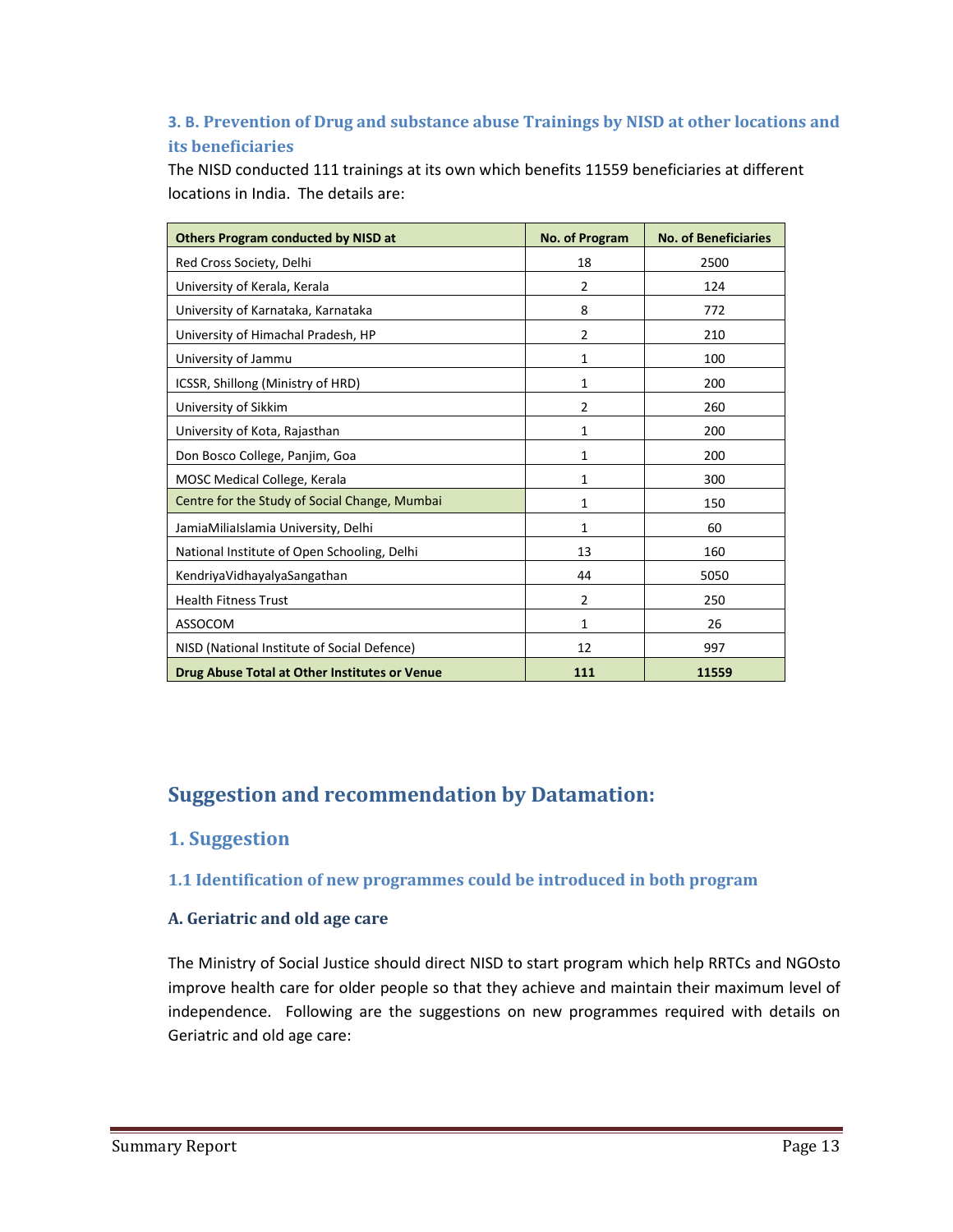- 1. NISD providing leadership and developing innovative patient care models for older adults across the healthcare system: the acute care hospital, ambulatory and homecare services, as well as long-term care settings.
- 2. NISD conduct trainings for the next generation of geriatricians, primary care physicians and specialists to understand and provide state-of-the-art geriatric care, emphasizing medical, functional, cognitive and psychosocial assessment.
- 3. Conducting and facilitating basic, clinical and health services research to advance knowledge and provide interventions to improve the care of older adults in collaboration with Ministry of Health and family welfare.
- 4. In order to maximize NISD resources and outcomes, they need to collaborate with investigators throughout the country and constitute a committee for Ageing Research Institute in collaboration with institutes like AIIMS, JamiaHamdard University Delhi etc.
- 5. Courses can be added like:
	- 1. Certificate in Ageing Brain for Medical practitioners
	- 2. Diploma course in Elder Abuse and Neglect consultation
	- 3. Diploma in Ambulatory practice
	- 4. Diploma in Geriatric home visiting care
	- 5. Certificate course on Police sensitization on age care in police academy

# **B. Prevention of Drug and Substance Abuse**

The Ministry of Social Justice should direct NISD to start program which help RRTCs and NGOs on Prevention of Drug and substance abuse so that people would aware of the drug and substance effects and live a healthy life. Following are the suggestions on new programmes required with details on Prevention of Drug and substance abuse:

The Workplace Substance Abuse Module may also assist big organization in complying with some of the specific training requirements under applicable Drug-Free Workplace standards or laws within specific jurisdictions. It's the responsibility of your organization to make this determination.

This unique training program is intended to help different sections of society. The training program would focus on:

- Need to meet specific student's education requirements under various Drug-Free laws.
- Need to meet specific government official training requirements under various Drug-and substance abuse laws.
- Teach the topic of Drug-Free Workplace Module for employee knowledge and enrichment.
- Create awareness on prevalence, progression, and dangers of substance abuse.
- Maintain an atmosphere of *Respect, Service, and Safety at all places.*
- Courses can be added like: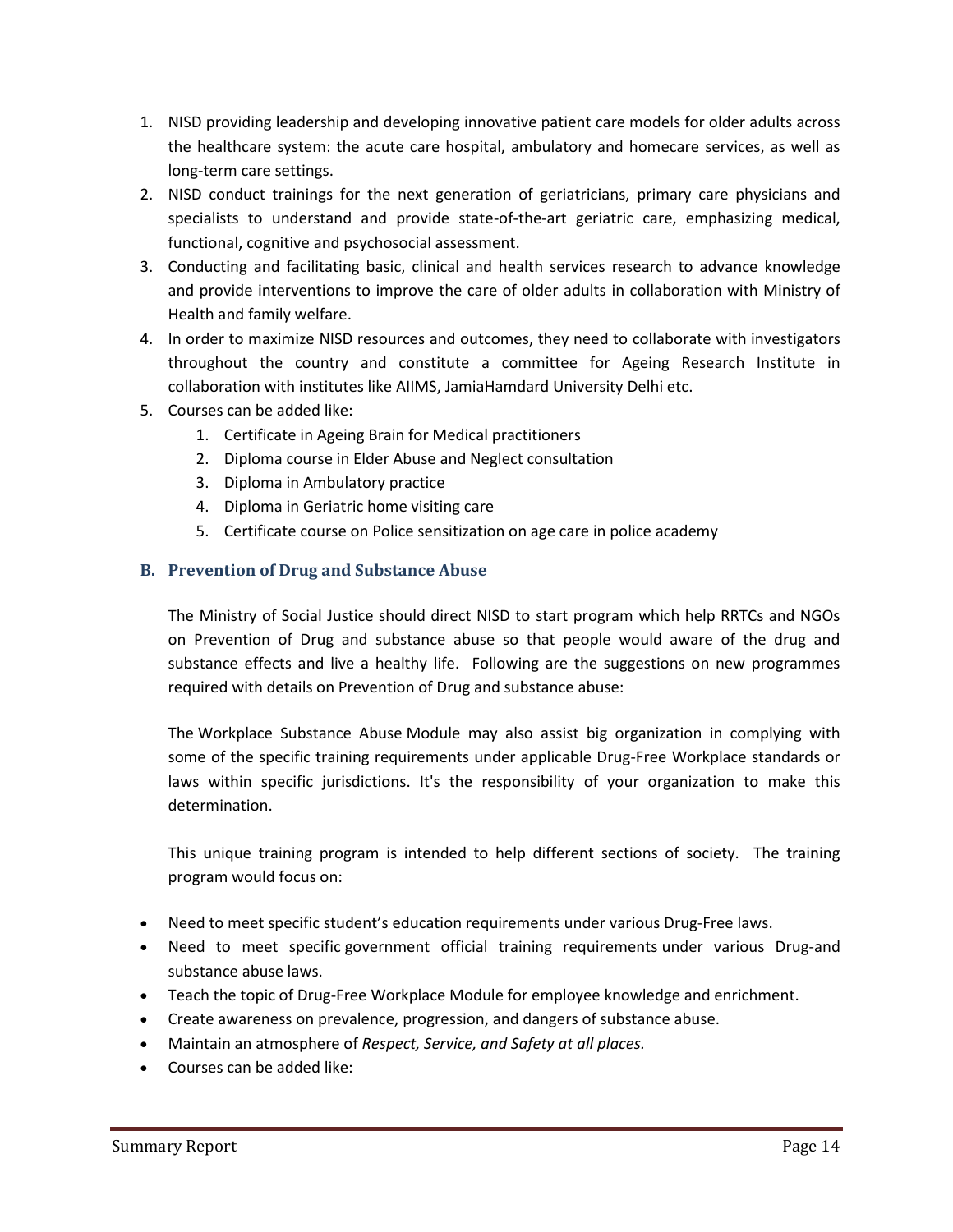- I. Substance Abuse Awareness & Prevention Online Course
- II. Diploma in Treatment of Addiction Disease
- III. Diploma in Lifestyle, Stress & Coping Addiction & Treatment
- IV. Diploma in recovery of drug and substance addict people
- V. Diploma in Substance abuse and mental health for Para medical staffs
- VI. Certificate course on Sensitization for tribunal heads

# <span id="page-14-0"></span>**1.2 Assessment of standard of NISD courses and their conforming to international standards**

NISD training course for awareness are good, but need to improve as per the requirement from time to time. The NISD 3 months and 6 months certificate program to be replace with Diploma program or Degree program in collaboration with institutes of repute which would help in getting job. Following are our suggestions for NISD to make their program of international standard:

- The NISD can take support from World Health Organisation (WHO) to start Geriatric care degree or diploma program.
- In collaboration with UNICEF NISD can initiate awareness training program for school students.
- NISD can collaborate with UNODC (United Nation Office on Drug Control) to make Degree / Diploma program on preventions of Drugs and substance abuse in collaboration with Ministry of Health and family welfare and Ministry of Human Resource Development, Government of India.

# <span id="page-14-1"></span>**1.3 To examine the adequacy of number of program offered by NISD**

All the RRTCs focused on increasing the number of training courses and suggest the training courses would be need based. We also recommend increasing the training programmes but evaluation after training must be followed. Those RRTCs who provide six month to one year training and focus on job assistance after training would get preference.

Apart from training RRTCs request for following expenses to be revised:

- To increase the outstation TA budget for the outstation participants
- To increase the food allowance and lodging budget for outstation participants

#### <span id="page-14-2"></span>**1.4 Need for affiliation of NISD with a University**

We recommend the NISD training curriculum would be prepared in discussion with Ministry of Health and Family welfare, Ministry of Skill development and Ministry of Human Resource Development under the guidance of Ministry of Social Justice and Empowerment. The course would be Diploma or equivalent to degree and should provide job opportunities after the training.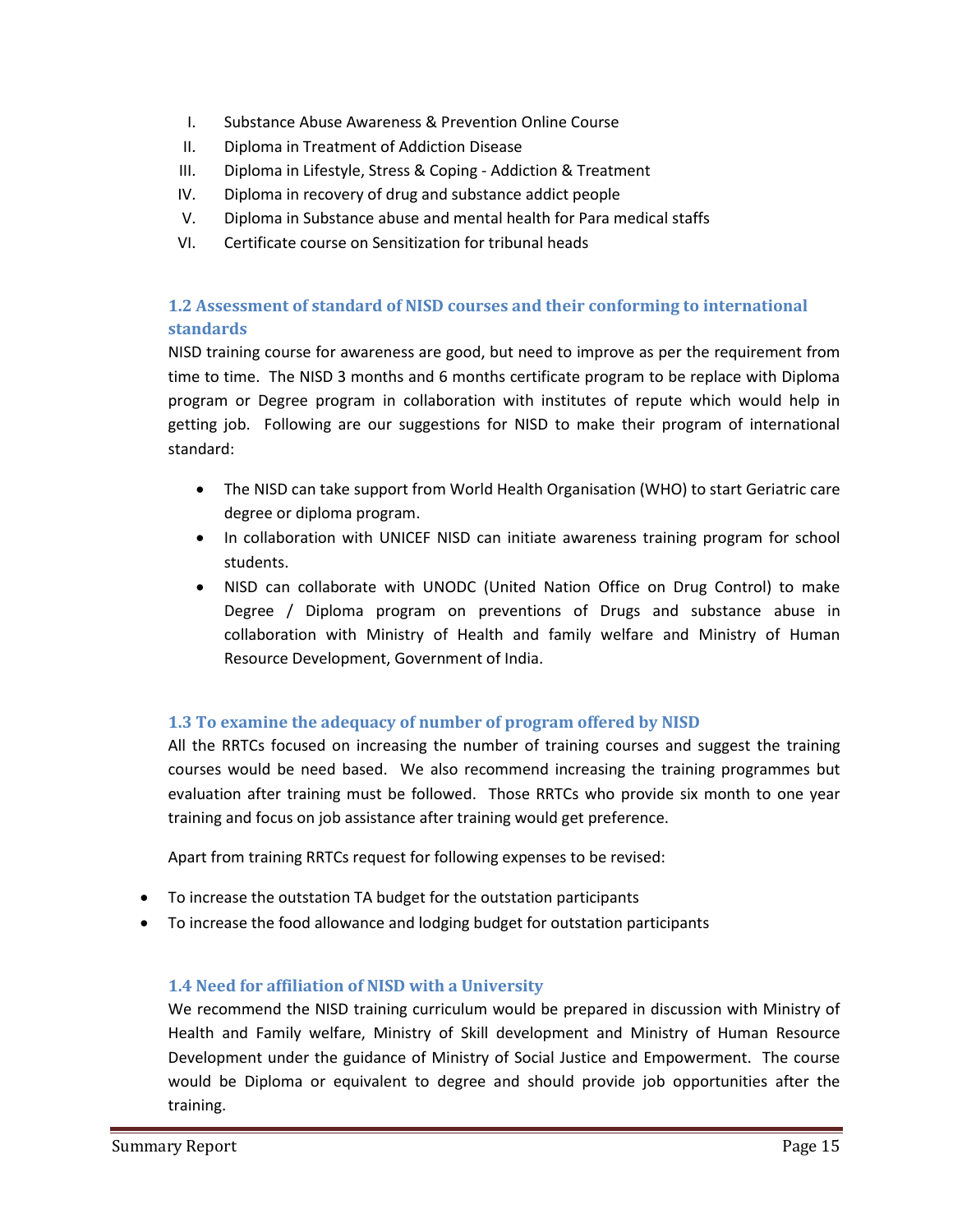We recommend that in order to maximize NISD resources and outcomes, the institute need to collaborate with institutes like AIIMS, JamiaHamdard University at Delhi, Rajiv Gandhi University etc. for providing Diploma and degree for the trainees.

### <span id="page-15-0"></span>**1.5 Need for affiliation with government skill development agencies / institutions**

In order to maximize training outcomes, the NISD need to register the training program of RRTC with institutes registered with Ministry of Skill developments Government of India. It would help in getting jobs and directly make the course popular.

# <span id="page-15-1"></span>**2. Recommendations**

Based on our evaluation, we recommend following points:

- Notwithstanding a deeply flawed operational and implementation strategy deployed for the Drug & Substance Use prevention and Geriatric; the Evaluators recommend continuation of the scheme given MSJE-Govt. of India's deep and abiding concern for the aged and victims/prospects of drug and substance abuse. However the Scheme mandate ought to be recast with enormous modifications and improvements viz.
- Role, Goal and Mission of the NISD need to be redefined and recalibrated.
- The capacity of the NISD & RRTC in respect of developing specialized knowledge needs to be strengthened in "Narcotic Drug" viz. "coca leaf, cannabis (hemp), opium, poppy straw and ll manufactured goods", apart from "Psychotropic substance" viz. "any substance, natural or synthetic, or any natural material or any salt or preparation of such substance or material.
- Governance structure of the NISD and its relationship with the RRTCs to be redefined. Develop the NISD/Bureau as an independent deemed University.
- Compartmentalized and segregated RRTCs for different MSJE programmes.
- Enhance staffing especially Content Developers, Content Visualizers and Writers.
- Enhance ICT capability of the Bureau—develop MIS systems, mobile applications for beneficiaries tracking and monitoring linked with Aadhar.
- Enhance the coverage and geographical spread of the RRTCs. Vast geographies of states viz. UP, Bihar, MP, Punjab, J&K are entirely unrepresented.
- Increase the duration of the most sought after training programmes viz. in the Old Age segment three months course for bedside assistance for geriatric care, five day training program, geriatric care, six months certificate course on geriatric care.
- Develop deeper understanding of Dementia, atherosclerosis and cardiovascular **disease**, cancer, arthritis, cataracts, osteoporosis, type 2 diabetes, hypertension and Alzheimer's **disease**.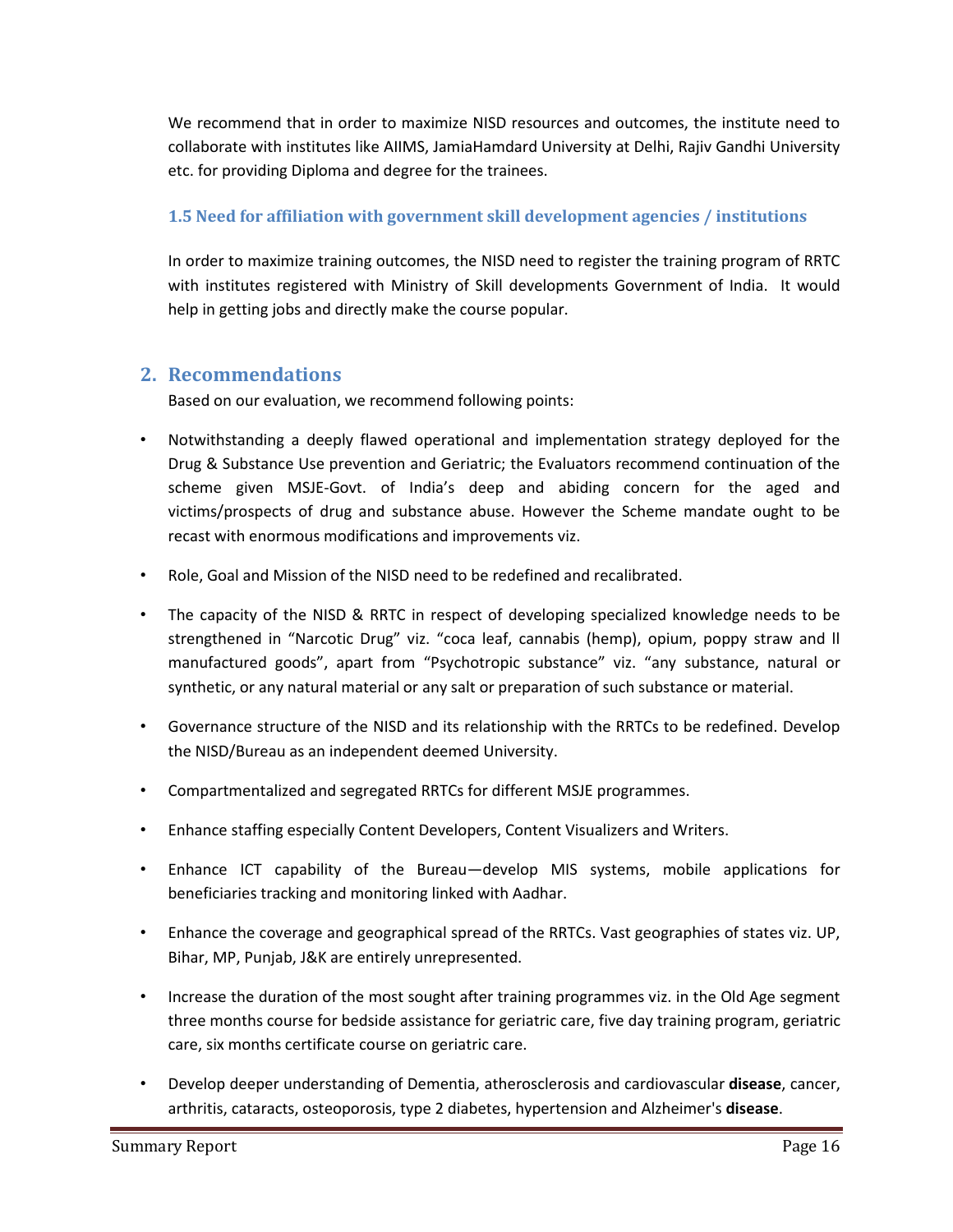- Increase the duration of the three days orientation course for nurses and ward boys, One Month Course On Drug De-addiction Counseling for NGOs/IRCAs functionaries, 5 Days Orientation Course on Drug Abuse Prevention.
- Enhanced duration of the Programme must be devoted to practical sessions.
- Enhance placement linkages and other linkages with the health care segment.
- Convergence with the main stream programmes on mental health and ageing run by the MOH&FW-Government of India, Ayush-Government of India, and Ministry of Skills Development-Government of India.
- Stipend for the longer duration programmes for both segments.
- NISD-MSJE and Skills Development Council certification and accreditation.
- Foster International linkage with Japan and Scandinavian countries in Ageing and Geriatric Care; and other countries in Drug & Substance Abuse Prevention.
- Placement Cell to be set up in NISD and RRTC. /Job Fairs and Industry Participation, Association Participation for Placements.
- Create a Central Repository of the Resource Persons.
- Reduce the number of Programmes especially in the Drugs & Substance Abuse.
- Change the norms for the RRTCs and IRCA. One NGO or any other affiliate should have the mandate of running either IRCA or RRTC. No duplication.
- NISD Governance Structure to be changed. Highly specialized academic and Private Sector Professionals especially from Curative Clinical background both from the Drug & Substance Use Prevention & Rehabilitation background and Geriatric and Old Age Care diseases curative support; to be brought on board.
- ISO and other Global Training Standards and Accreditation to be put in place.
- NISD can upgrade its programme from Certificate programme to Diploma and Degree programmes.
- NISD can look into the process on generating revenues like giving Degree, Diploma instead of certificates by associating the programmes with Health universities.
- IRCAs to strictly follow the Ministry of Health training programme and guidelines.

Conclusively, we observed that the curriculum was prepared by NISD and followed by all the RRTCs in same pattern. We discussed with RRTCs, they suggest the curriculum to be upgrade